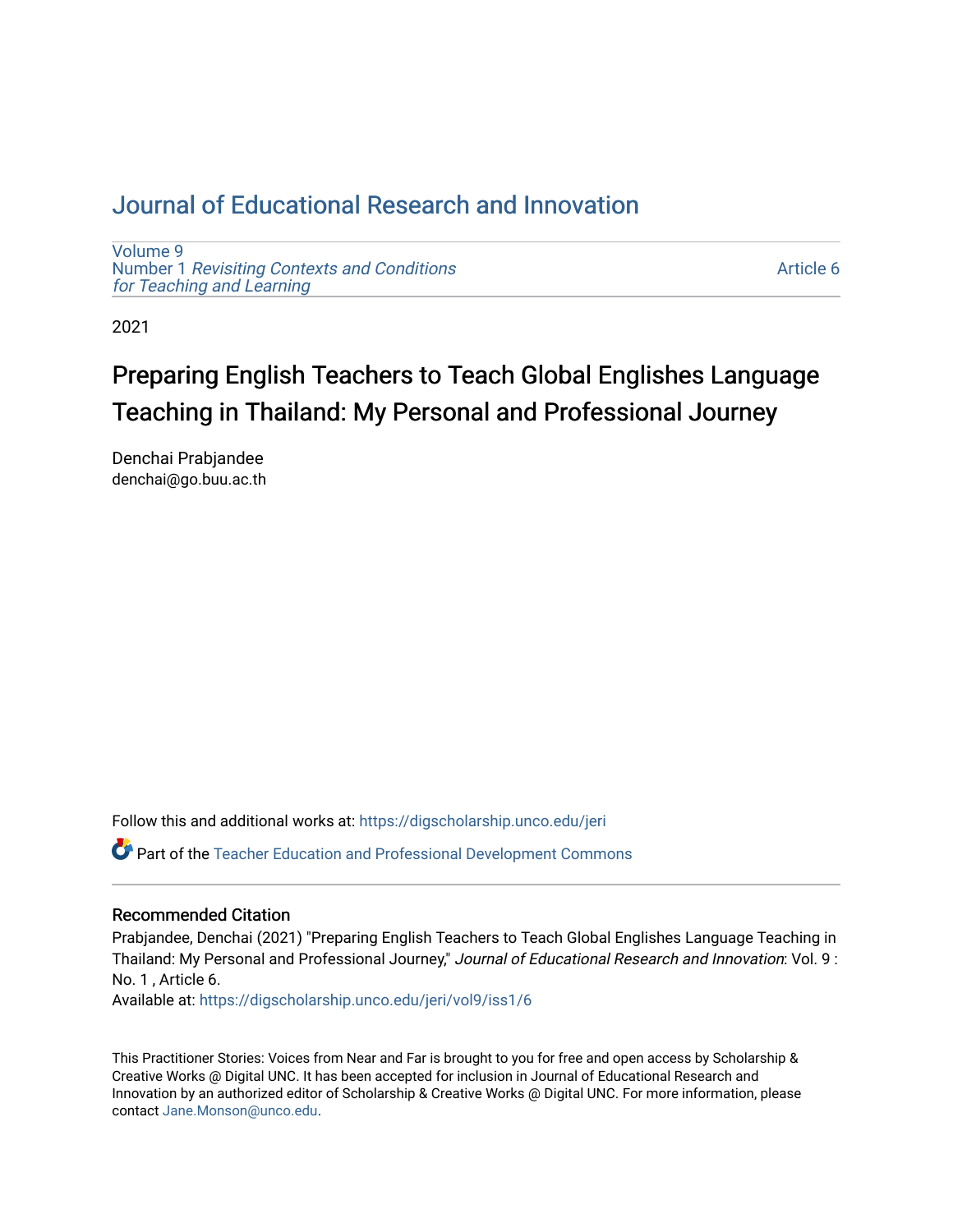# **Preparing English Teachers to Teach Global Englishes Language Teaching in Thailand: My Personal and Professional Journey**

*Denchai Prabjandee Burapha University, Thailand*

#### **Introduction**

My name is Denchai Prabjandee. Currently, I am a teacher educator at the Faculty of Education, Burapha University, Thailand in the Master of Education (M.Ed.) in Teaching English as a Global Language (TEGL) program, which aims to equip in-service English teachers with knowledge about Global Englishes Language Teaching (GELT) and to prepare them to skillfully implement it in the classrooms. The specific focus of the program has attracted many Thai English teachers and foreign English teachers in Thailand and abroad. Since its establishment in 2011, the program has enrolled 56 English teachers from diverse teaching backgrounds, ranging from novice (newly graduated) to experienced (more than 20 years of teaching experiences), and across school contexts (primary, secondary, and international schools). Collectively, these 56 English teachers have created significant impact for their students more than thousands of individuals. It is my privilege to work closely with these English teachers since it helps me understand GELT implementation across contexts. It is also exclusive for me to listen to their classroom stories, which opens my professional horizon.

Additionally, I am the chair of the Ph.D. program in TEGL, which aims to prepare teacher educators, who are involved in preparing pre-service English teachers to understand GELT and implementing it in the classrooms. Since 2013, the program has produced 33 doctoral graduates, who are currently expanding the field of GELT in their contexts. Many of them developed new GELT-related courses to educate preservice English teachers and revised their extant teacher education curricula to correspond to the GELT paradigm. Many of them are also actively engaged in conducting research on GELT implementation to push the boundaries of GELT barriers. Anecdotal evidence and stories from our doctoral graduates indicated that they are active agents of change in their contexts. Collectively, I could say that our attempts have gathered the momentum towards a paradigm shift in English Language Teaching (ELT), from protecting native speakerism to appreciating and respecting diversity of English varieties.

As a teacher educator, it is part of my responsibility to provide community services. For six years, I have provided teacher professional development to help in-service English teachers to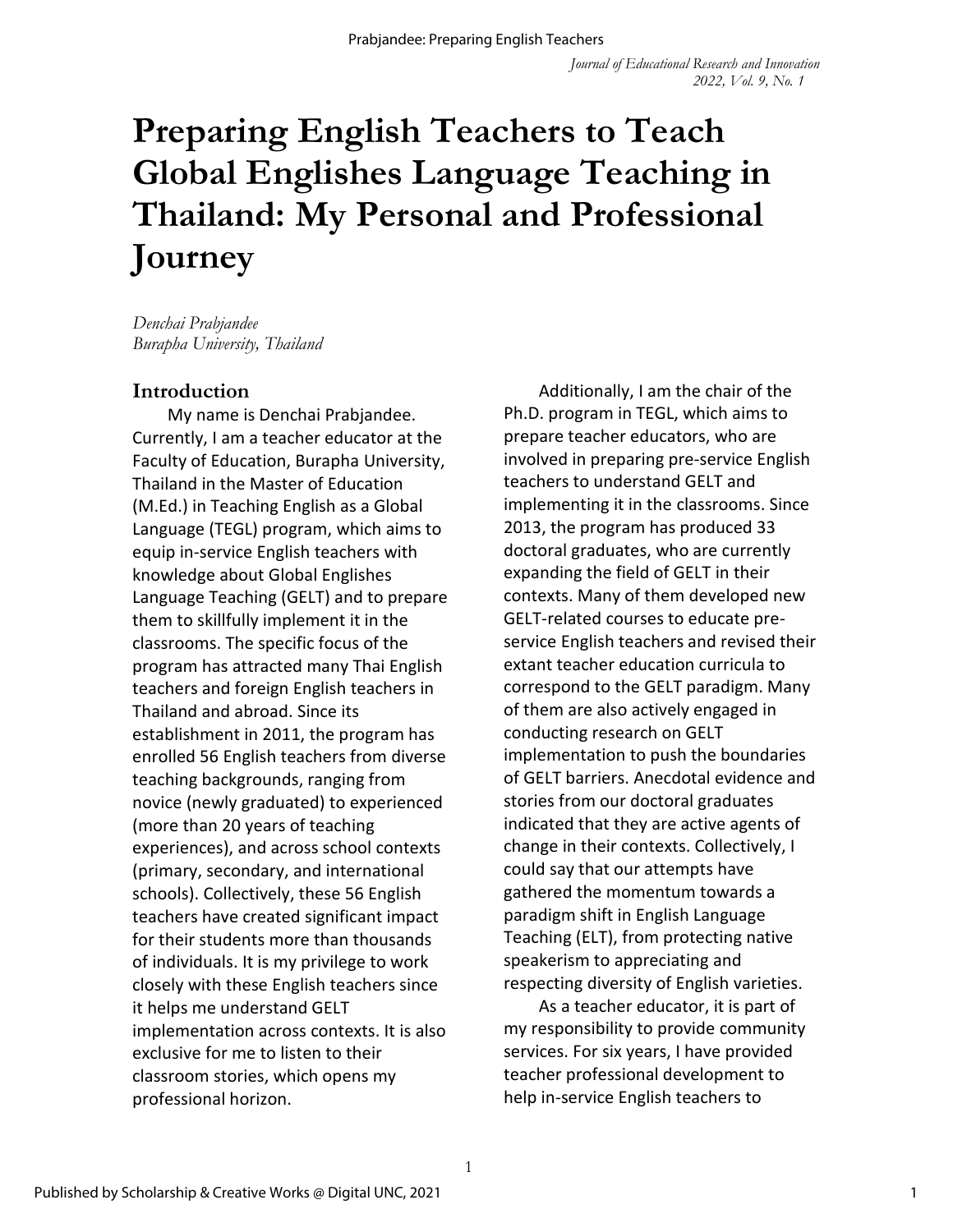implement GELT, which is an ELT paradigm aimed to prepare learners to communicate with linguistically and culturally diverse English users. I believe that GELT is timely and relevant for the ELT profession, especially ELT in Thailand, since it supports learners to have more open views about English use in the  $21^{st}$ century and to be aware of the complexity of their target interlocutors.

In the past six years, I have provided more than six GELT workshops, reaching out to more than 1,050 English teachers in Thailand. Offering teacher professional development to implement GELT has been a rewarding experience for me since the participating teachers have exhibited welcoming minds to the GELT concept. For six years, I never have a

strong resistance to GELT. The teachers are very open and they are willing to learn about GELT. From their perspectives, GELT is a new ELT approach, so learning about it makes them feel that they have up-to-date knowledge of the field. For the teachers, GELT is equivalent to frontier innovation in ELT that they must learn in order to become the most updated teachers. However, teachers often expressed a strong concern of how to implement GELT in the classrooms. From their perspectives, GELT is very theoretical. This clearly reflects the huge theoretical/ practical gap of the GELT concept.

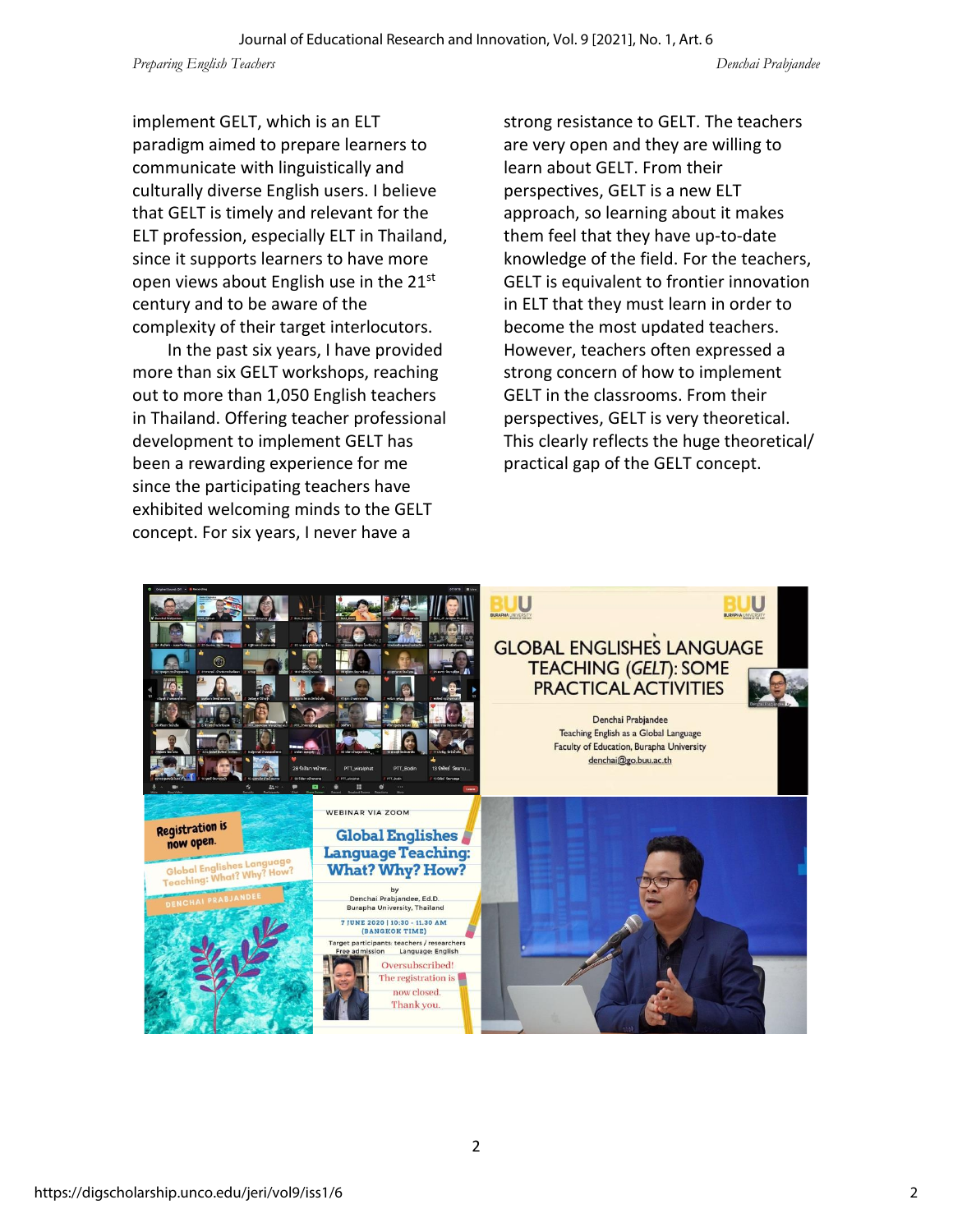In this essay, I will first describe the theoretical concepts of GELT and argue for the need to implement it in the English classrooms. Since GELT is a very new concept which requires teachers to reexamine their prior assumptions about English and ELT, I believe it is important to share stories of helping teachers to implement GELT in the classrooms so that other teacher educators or researchers can learn from my stories.

#### **Global Englishes Language Teaching**

Global Englishes is an ELT paradigm inclusive of interrelated fields such as World Englishes (WE), English as a Lingua Franca (ELF), English as an International Language (EIL), and translanguaging (Rose & Galloway, 2019). First, WE explores English varieties and attempts to codify linguistic features of localized Englishes (Galloway & Rose, 2014). Based on WE research, Global Englishes acknowledges that English is not monolithic, but pluricentric. Second, ELF research investigates how English users with different lingua cultural backgrounds communicate with each other (Galloway & Rose, 2014). Drawing the implications from ELF research, Global Englishes realizes how English users negotiate meanings while communicating with each other. Third, EIL recognizes multilingualism and the diversity of English for ELT (Galloway & Rose, 2018). Based on EIL research, Global Englishes argues that English should be regarded as a global ownership since it is used as an international language (McKay, 2018). Finally, research on translanguaging indicates that English users bring with them their full linguistic and semiotic repertoires into

communication, breaking down the boundaries of named codes of languages. Taking these paradigms together, Global Englishes attempts to prepare learners to communicate with culturally diverse English users outside of the classrooms (Rose & Galloway, 2019).

Global Englishes inevitably has implications for ELT. Galloway and Rose (2015) have brought forward six broad proposals, known as the GELT framework to bring change in ELT: increasing WE exposure, emphasizing respect for multilingualism, raising awareness of Global Englishes, raising awareness of ELF strategies for communication, emphasizing respect for diverse culture and identity, and changing English teachers hiring practices in the ELT industry. The GELT framework was further developed by Rose and Galloway (2019), illustrating the differences between GELT and the traditional ELT. To elaborate, the goal of GELT is to prepare learners to communicate with the target interlocutors outside the classrooms who are linguistically diverse, rather than to achieve native-like English proficiency. Since English enjoys the global status, it should be regarded as global ownership. Additionally, the role model for learning English has changed from Native English speakers (NES) to expert English users. Moreover, teachers should include salient materials from diverse Englishspeaking communities. Finally, learners' first language should be seen as a resource rather than hindrance for learning English (Rose & Galloway, 2019).

Since its establishment, GELT has been challenged as theoretical rather than practical (Galloway & Rose, 2018; Sung, 2015). Tardy et al. (2021) stated that "with the increased recognition of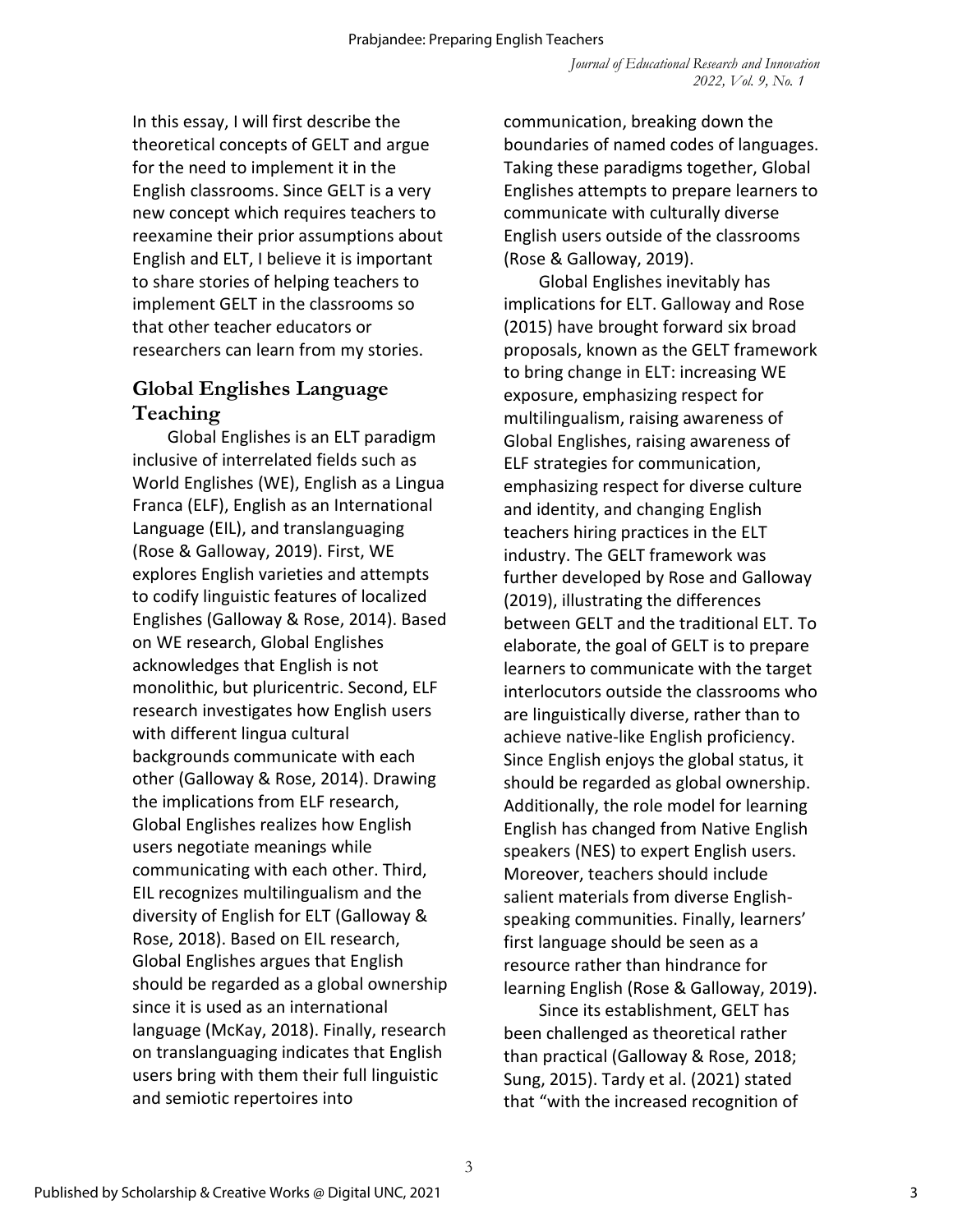flexibility, localization, and legitimacy of Global Englishes, practitioners have wrestled with the implications for language instruction" (p. 2). As a result, the calls for more classroom-based research have been encouraged (Galloway & Rose, 2018). Recently, many researchers have implemented GELT in the classrooms to explore the potential benefits of GELT (e.g Fang & Ren, 2018; Galloway & Rose, 2018; Lu & Buripakdi, 2020; Rose & Galloway, 2017; Tardy et al., 2021). Specifically, in Thailand, several researchers have implemented GELT in an English course at the university (e.g., Boonsuk, Ambele, & McKinley, 2021), WE course in the university (Rajprasit, 2021), and inservice teacher professional development (Prabjandee, 2020). Based on these studies, it is observed scholars have started exploring the benefits of implementing GELT in the classrooms, but English teachers in the school contexts still cannot keep up with GELT. It was found that English teachers still believe in native speakerism, an ideology where NES are positioned as better role model than NNES (Holliday, 2006). I believe that it is urgent to help teachers realize that such ideology is problematic for their learners. As a result, I want to reach out to teachers.

## **Personal Journey to GELT**

The journey to engage in GELT as an area of interest for me kicked off with simply trying to conform myself to my professional roles, but later GELT is my passion that wakes me up every morning and go to work. During my master's degree in 2007, I was initially exposed to the concept of World Englishes in a seminar class. Kachru's three concentric

circles helped me understand the global spread of English. At that time, Global Englishes had not yet been emerged as a distinctive field of study. In 2010, during my doctoral study, trained to be a teacher educator for culturally diverse learners at University of Northern Colorado, I was aware of the multilingual nature of English users inside and outside of the classrooms. After receiving the doctorate, I came back to Thailand in 2014, and I was assigned to teach in the M.Ed program to prepare in-service English teachers to understand GELT and to skillfully implement it in the classrooms. It was this professional responsibility that I started to immerse myself into the field of Global Englishes. The book, Introducing Global Englishes, by Galloway and Rose (2015) is what I carried with me at all times. I welcomed Global Englishes wholeheartedly. Now, I am fully an advocate for GELT implementation in the classrooms.

Studying GELT by myself has been a rewarding experience since it opens my professional horizons. Days and nights, I have immersed myself into the world of GELT. I have read scholarly work by several influential authors, such as Jenifer Jenkins, Nicola Galloway, Heath Rose, Sureh Canagarajah, and Alastair Pennycook. Apart from studying GELT by myself, my previous background knowledge on World Englishes and culturally diverse learners mediate my acceptance of GELT. In 2016, GELT has brought theoretical discussion of how English should be taught. When I studied the concept, I immediately felt the need to help English teachers understand GELT since it is relevant to the globalized use of English, and the learners will be very beneficial for such preparation. However,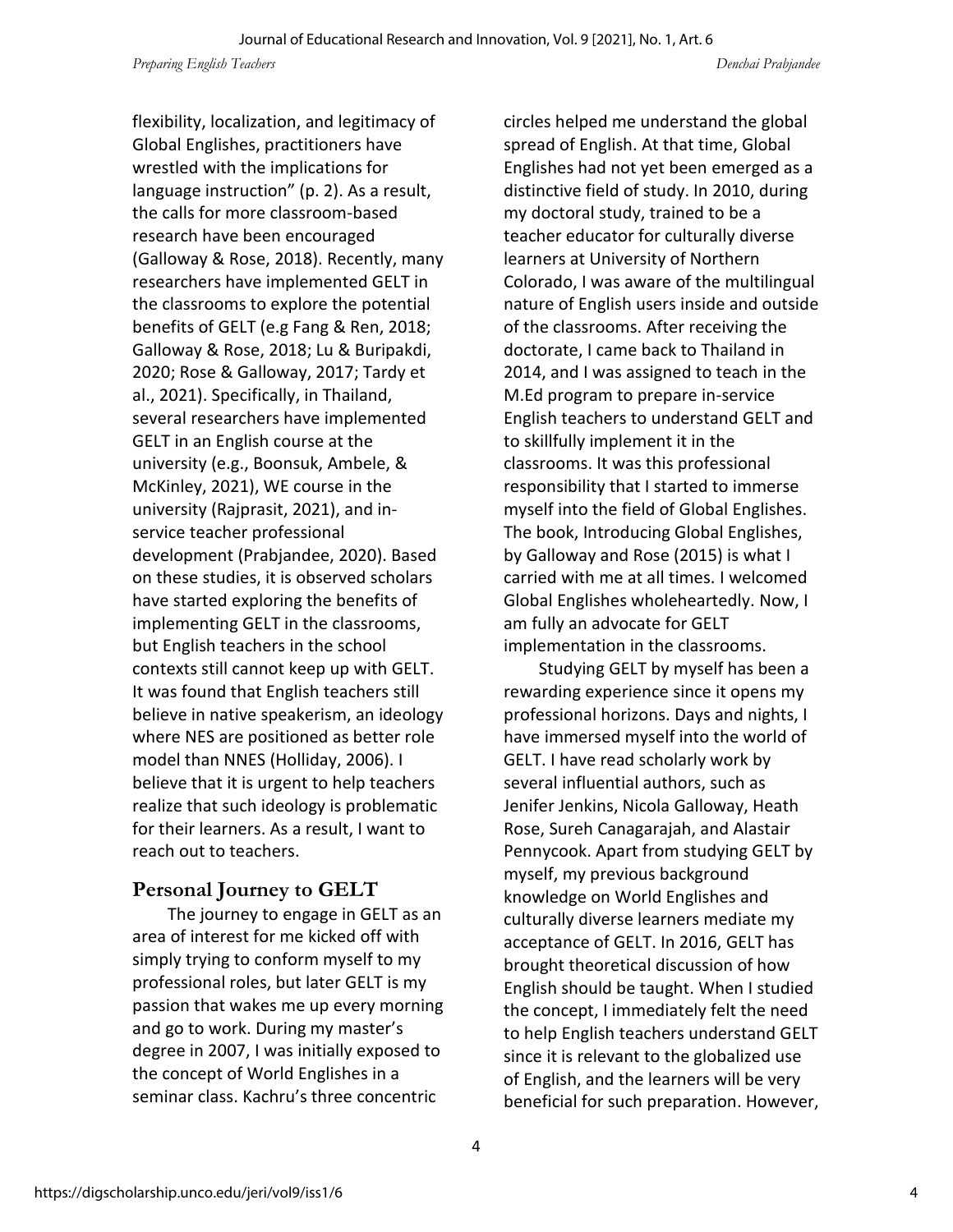when I introduce the concept of GELT to in-service English teachers, I can only describe what it means from the theory. I can only talk about the theoretical foundation of GELT. The practical side remains in the shadows. I felt the urgent need to conduct more research on GELT implementation.

While I welcome GELT wholeheartedly, the public understanding of GELT is diverse, which challenges the acceptance of the concept from a wider community. For example, when I presented the TEGL curriculum to the University Council to be approved. The Council wanted us to change the name of the program to "English Language Teaching" because they said that "Teaching English as a Global Language" is ambiguous. They said that English is "the English language," and saying that it is a global language is confusing and has no meaning. When we presented "English as a Global Language," the Council thought we would teach English from all over the world. Even though we tried to tell them what it means by presenting concepts from influential authors, the Council refused to listen to us and dismissed us immediately. We did not pass the approval process in the first round. In the second round, the discussion is still centered around what it means by GELT. We tried to tell them, but it was like we were talking to the wall. However, with a strong belief in GELT and preservice to educate the Council, it took us three rounds to finally get the TEGL curriculum approved. Based on this vignette, it is clear that GELT is recognized only within the ELT profession. As a result, I felt the need to disseminate the GELT concept to the wider community, not just ELT.

## **Supporting Teachers to Understand GELT**

To prepare in-service teachers to understand GELT, it is important to equip them with an understanding of the global spread of English and its impact on ELT. The teachers need to critically examine their perception about the monolithic nature of English and current ELT practices. To achieve these tasks, the teacher education program should adopt a critical, socialization, and transformative approach to teacher professional development. I started with socializing in-service teachers into the field of GELT by providing a contentbased course on Global Englishes. In this course, the teachers were exposed to reading materials about Global Englishes and prompted them to critically question their current ELT practices. Initially, the teachers thought Global Englishes was equivalent to World Englishes. As time passed, they started to develop an understanding of the complexity of Global Englishes, inclusive of language ideology, identity, intercultural communication, issues of native and nonnative speakers. This gradual understanding might be the result of the amount of exposure to the field.

Exposing in-service teachers to current research on Global Englishes is useful to help them understand how practitioners in other contexts implement GELT. It helps them realize the research community they are engaging with. As a result, in the research course, the teachers were assigned to read research articles based on their interests from the pool of resources related to GELT and wrote an article summary with reflections. In the reflection, it was clear that the teachers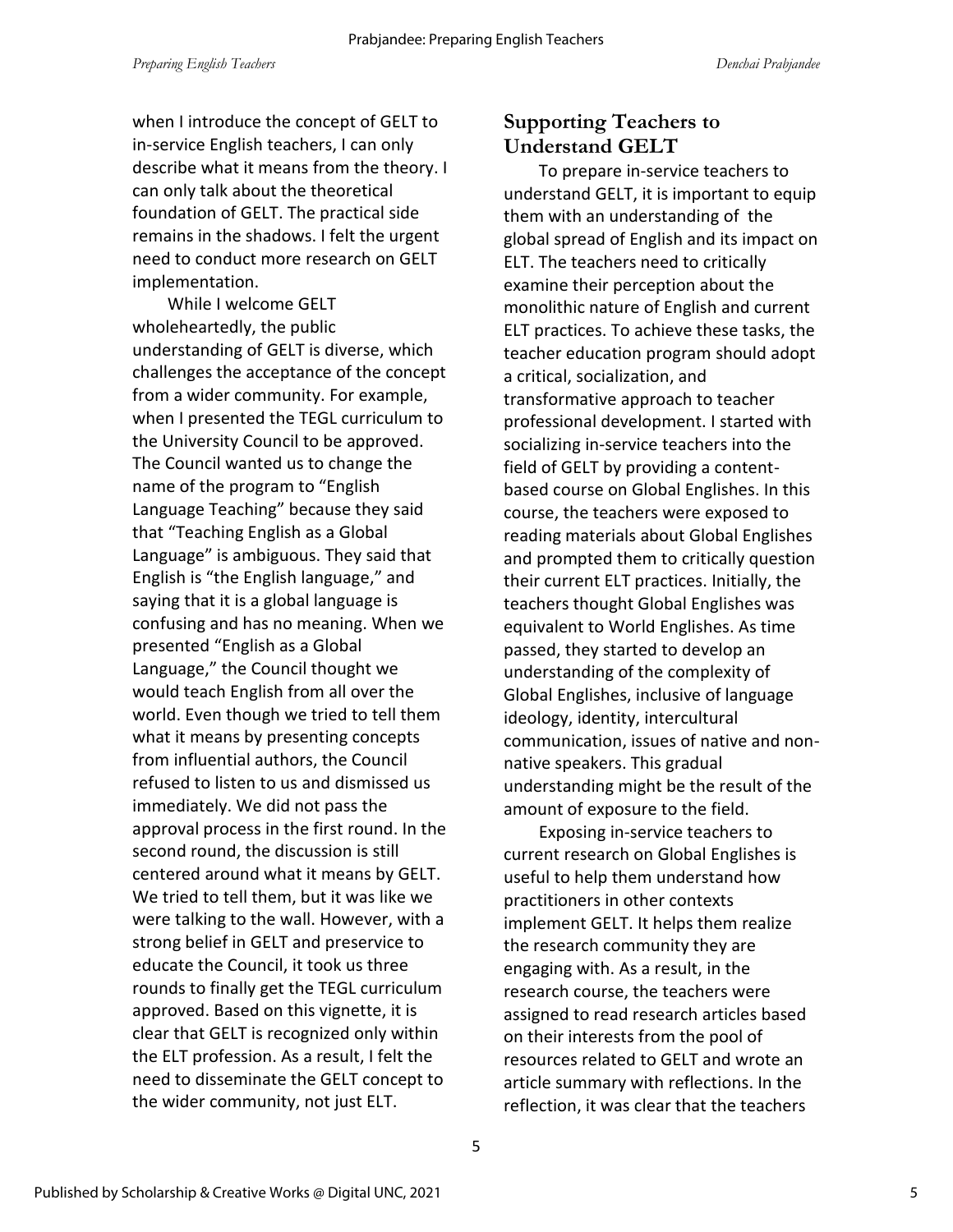*Preparing English Teachers Denchai Prabjandee*

understood the concept of Global Englishes and GELT by reading related research articles. The research provided theoretical knowledge about GELT and empirical evidence to support the benefits of GELT.

To complete the M.Ed teacher education program, the teachers must conduct a thesis. The teachers must propose a research study that is relevant to GELT. In doing so, they have to read a lot of research studies and use their research skills to explore GELT implementation. Immersing themselves into the current state of knowledge on GELT research helps them realize how GELT is implemented in many educational contexts.

#### **The Practicality of GELT**

I have offered teacher professional development programs for many groups of Thai English teachers in the past six years. One recent professional development was open to in-service Thai English teachers. In the workshop, I presented the definition of GELT, explained why it is important to implement GELT, and introduced some practical ideas for classroom implementation. It took three hours to go over the core concept. At the end of the workshop, the teachers were asked to respond to a survey to explore their attitudes towards the GELT proposal. Upon asking if GELT is theoretical rather than practical, the majority of teachers reported that it is theoretical, while some felt that GELT is practical.



It was clear that 50.6% agreed and 16.9% strongly agreed that GELT is theoretical rather than practical, while 28.9% disagreed and 3.6% strongly disagreed that GELT is theoretical. Based on these percentages, it was clear that the majority of teachers think that GELT is theoretical rather than practical. This division of diverse opinion indicated that the teachers responded to GELT differently. Thus, to say that it is theoretical or practical depends on teachers' perspectives.

#### **What's Next?**

It has been my privilege to work with many Thai English teachers to support them to implement GELT. Based on these many years of working with teachers, it was found that the teachers who attended GELT teacher professional development showed increased knowledge of GELT, but their attitudes towards GELT and perceived skills to implement GELT slightly changed. For me, this is a good start. I am aware that helping teachers to implement innovation such as GELT takes time and commitment. As a teacher educator passionate about GELT, I will continue offering teacher professional development to other groups of teachers. I will also conduct more research on GELT to explore how to help